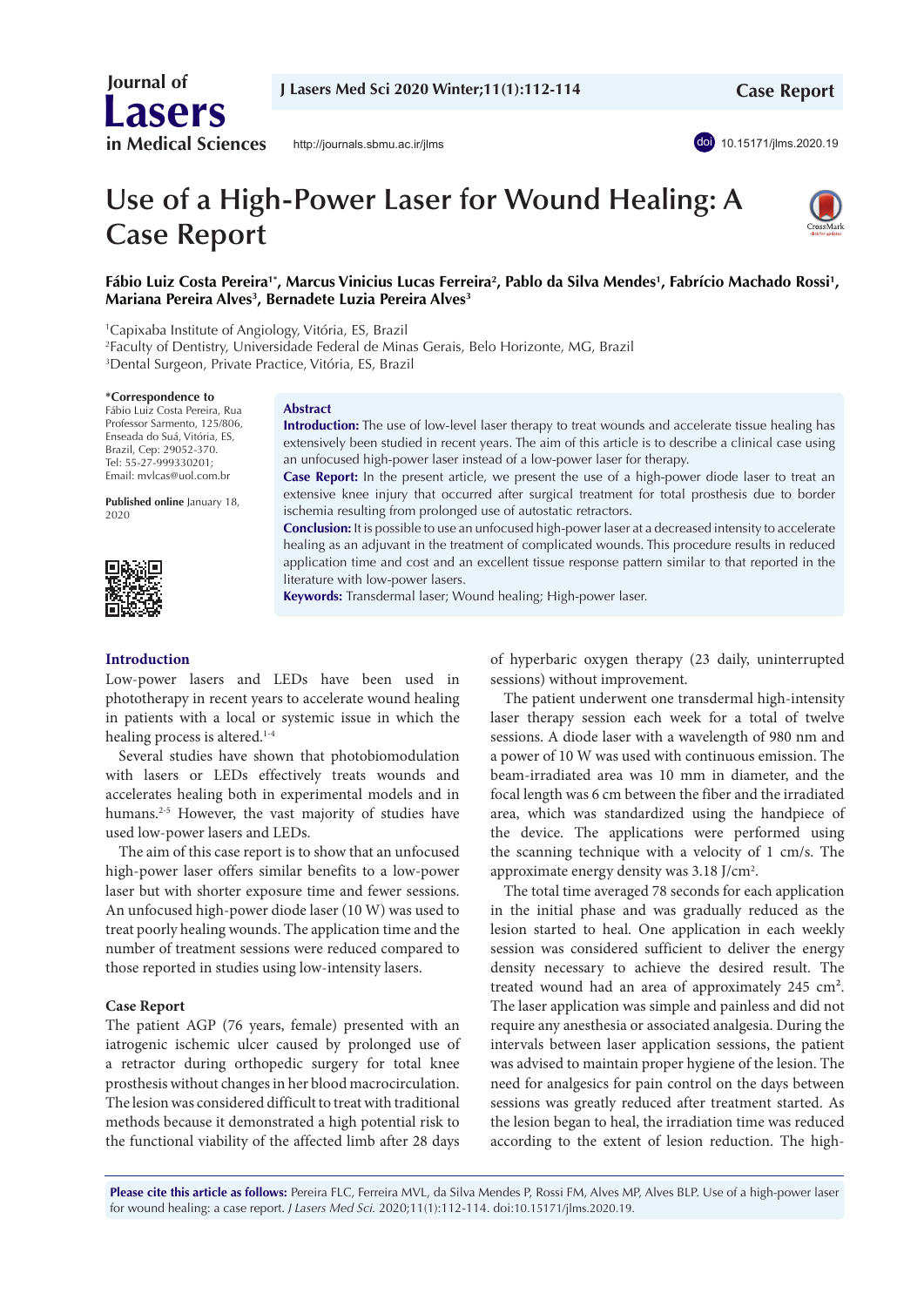power laser sessions followed the scanning technique with a velocity of 1 cm/s and approximate energy density of  $3.18$  J/cm<sup>2</sup>.

The treatment sessions started after surgical resection of the necrotic tissue, which was visible as a black crust covering the wound (Figure 1A), with the patient under sedation. An area covered with seropurulent secretion and an abundance of fibrin was present below the crust (Figure 1B). Laser application was performed according to the described methodology. After starting the transdermal high-power laser application, a reduction in exudates and perilesional edema was observed along with a consequent reduction in the area covered by crust and devitalized tissue.

During the first week, a significant reduction in secretion was observed, and the area covered by fibrin was replaced by granulation tissue. This condition developed progressively in each session (Figures 2A; 2B; 3A). Similarly, concentric and rapid epithelialization of all wound borders occurred (Figures 3B and 4). Complete wound healing occurred 64 days after treatment began. It was also noted that the scar tissue pattern had a flat and organized structure with characteristics similar to the adjacent normal skin with no retraction or keloid formation.

## **Discussion**

According to the nature and extent of the wound and damaged tissue, cutaneous lesions may heal by primary or secondary intention. In extensive cutaneous lesions, tissue loss results in difficult or even impossible border approximation; therefore, secondary intention healing is the natural method of tissue restoration. This is a slower process with a high risk of infection. This type of healing produces contraction of the scar and extensive scarring and often involves high treatment costs. Laser therapy is associated with reduced inflammatory infiltration intensity. The radiation emitted by lasers in the red and infrared range promotes increased fibroblast proliferation and accelerates wound epithelialization.<sup>6</sup> Hawkins et al<sup>6</sup> evaluated changes in the wound area of humans treated

by the sixth day, wounds that had been irradiated with the laser had a 153% greater area reduction than wounds in a control group. According to Mejía et al, $7$  it is possible to reduce the healing time of wounds by 40% with a lowintensity laser.

with an 820 nm diode laser at 8 J/cm². They found that

According to reports in the scientific literature, the application of low-level laser therapy in the treatment of wounds accelerates wound healing time by influencing both inflammatory and proliferative phases and also stimulates a more harmonious and organized healing process, ultimately producing better aesthetic results in the scar tissue.<sup>2,4,6,8-10</sup>

Recently, high-power lasers have been used in an unfocused manner or at a lower intensity than those used in cutting or coagulation to achieve the same biomodulatory effects of low-power lasers. Peat et al<sup>11</sup> conducted a study on the effects of in vitro photobiomodulation with highpower lasers on the viability and cytokine expression of bone marrow-derived mesenchymal stem cells. They concluded that high-power laser photobiomodulation of these mesenchymal stem cells produces an antiinflammatory effect and thus improves the therapeutic properties of these cells for musculoskeletal disease



**Figure 2.** (A) Initial Granulation. (B) Granulation Occupies Almost the Entire Lesion.



**Figure 1.** (A) Lesion Covered by Necrotic Crust. (B) Lesion After the Removal of Necrotic Crust.



**Figure 3.** (A) Fine and Regular Granulation. (B) Considerably Reduced Lesion.